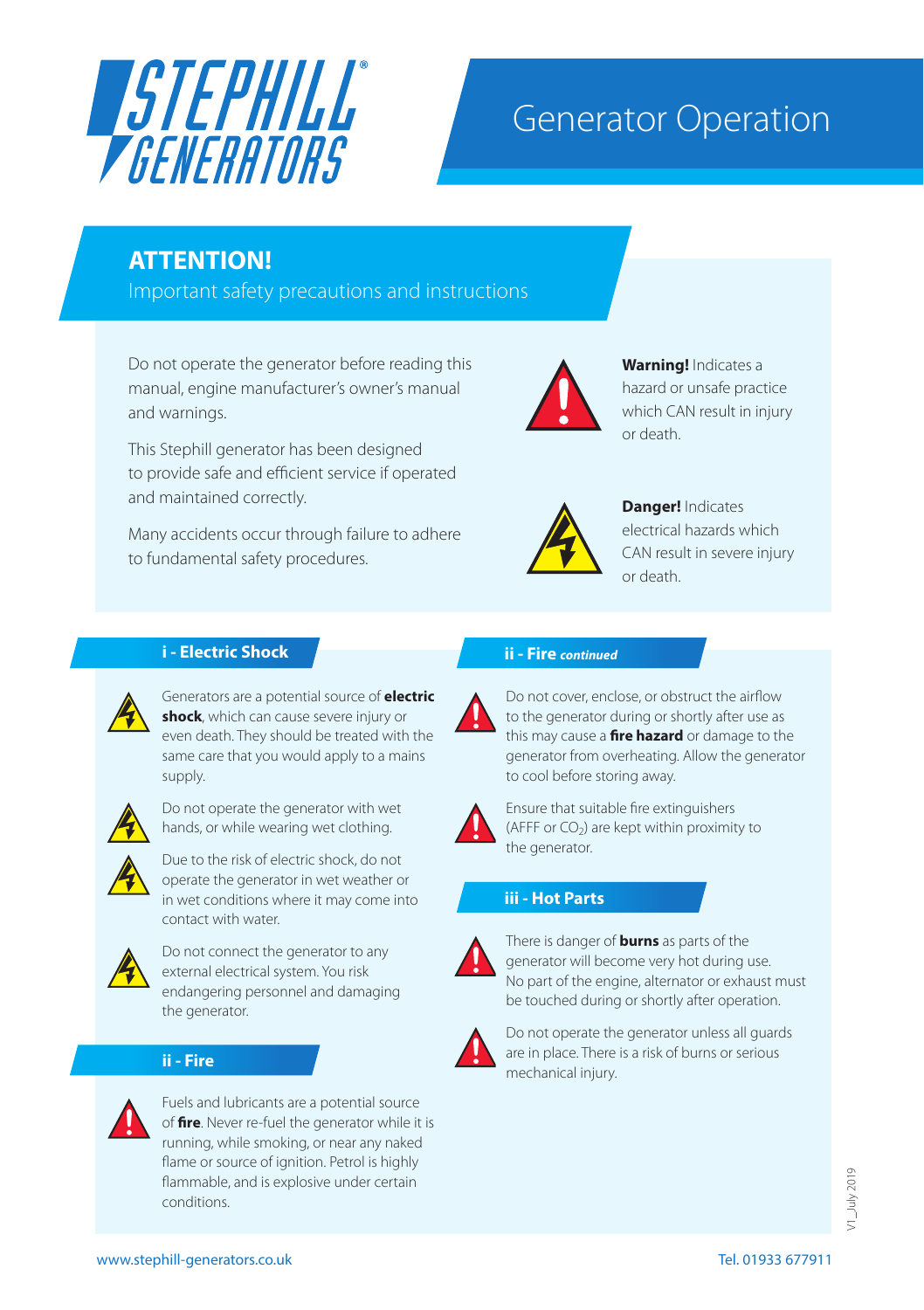

# **ASTEPHILL** *TRENERATORS*

There is a danger of **asphyxiation** due to exhaust gases. Inhalation of poisonous exhaust fumes can lead to serious injury or death. The generator must not be used in a poorly ventilated or enclosed area.

# **v - Fuel and Oil**

Fuels and lubricants, in particular unleaded petrol and used engine oil, are potentially **carcinogenic**. Direct contact should always be avoided by wearing suitable rubber gloves when handling them.

# **vi - Other hazards**



Be aware of the weight of the generator. Do not attempt to lift or move the generator without the assistance of other personnel or a mechanical lifting device capable of lifting the weight safely.

### **iv - Asphyxiation 1 - Pre-start Checks**

Do not service or work on the generator while wearing loose clothing.

Keep well clear of moving parts on the generator at all times. 

Children and pets must be kept clear of the operating area.

Installation of the generator as a standby or secondary power source should only be undertaken by a fully qualified electrician using the appropriate means of isolation from the  $\mathcal{H}$ mains supply. Installation must comply with all applicable laws and electrical codes.

# Stephill Generators Ltd stress that the ultimate responsibility for the safe use of the generator rests with the user.

# **Generator earthing**

**Stephill manufacture generators that use either a floating earth or a Neutral bonded to earth.**

## **Generator with floating earth**

There is no connection between the chassis and/or earth connection of the socket-outlet of the unit to the neutral of the generator winding, or a neutral bonded to earth. The earth of the socket-outlet(s) are connected to the frame of the generator only. An RCD will not provide protection on circuits without a neutral bonded to earth.

# **Generator with Neutral bonded to earth**

The earth connections of the socket-outlets at the generator are connected to the neutral of the generator winding in addition to the chassis or frame of the generator. A 30 mA RCD is fitted for all circuits supplied in this manner.

Information on the chassis connection type for any particular generator can be obtained from Stephill Generators' website.

For further guidance on the use of generators in temporary electrical installations please refer to, HSE Website, Eighteenth Edition Wiring Regulations BS 7671:2018 or an electrician.

# www.stephill-generators.co.uk Tel. 01933 677911

# **i - Position**

Ensure that the generator is positioned on a level base in a well-ventilated or "open" environment, with at least 2 metres of clearance from any building or other obstruction on each side.

# **ii - Signs of damage**

Inspect the generator visually for signs of faults or damage.

### **iii - Engine oil level**

Check the engine fluids and fill as required in accordance with the engine manufacturer's instructions found in the operating manual.

### **iv - Plug ratings**

Ensure that the correct voltage and rating of plug is used to match the output socket.

e.g. 240v/16A BS4343 (IEC 60309) (BLUE) plug to suit 240v/16A BS4343 (IEC 60309) (BLUE) socket outlet

### **v - Output**

Check that the generator output is suitable (kVA/kW) for the application/appliance. Ensure that the generator is compatible. The performance of the generator may require down-rating if it is used in higher than normal ambient temperature conditions.

# **2 - Starting Engine and Operation**

**i** - Follow the engine starting procedure in accordance with the engine manufacturer's operator manual / handbook supplied with the generator. Ensure that the correct sequence for starting the engine is observed at all times. Pay attention to the specific safety warnings within the manufacturer's handbook.

**ii -** Ensure that any appliance, tool or other load is disconnected from the generator before starting, to avoid any equipment accidentally being turned on, or damage being caused to the engine or alternator.

**iii** - The generator is factory pre-set in accordance with the nameplate data. Do not attempt to adjust or move the engine throttle or governor mechanism, even when stopping or starting the generator.

**iv -** Observe and adhere to any particular manufacturer's instructions with regard to "running in" the engine.

*Note: Do not use the choke if the engine is warm or the air temperature is high.*

**v -** Turn the engine switch to the START position and hold it there for 5 seconds or until the engine starts. When the engine starts, return the switch to the ON position. *(Only relevant to engines with electric start)*

*Note: Do not use the electric starter for more than 5 seconds at a time. If the engine fails to start, release the key and wait 10 seconds before operating the starter again.*

# **3 - Stopping the Engine**

**i -** Ensure that the electrical load is switched off and the voltage changeover switch (if fitted) is in the centre "zero" position, and disconnect the electrical plug from the generator output socket prior to

attempting to stop the engine. Failure to do so may cause damage to the alternator.

**ii -** Turn the engine switch to the OFF position.

# **4 - Service and Maintenance** *continued overleaf*

**i -** The owner or operator of the Stephill Generator is fully responsible for all servicing. It is important to keep the generator clean and well serviced, in particular keep all air vents / louvres clear of debris to prevent

poor performance or possible overheating and permanent damage to the generator.